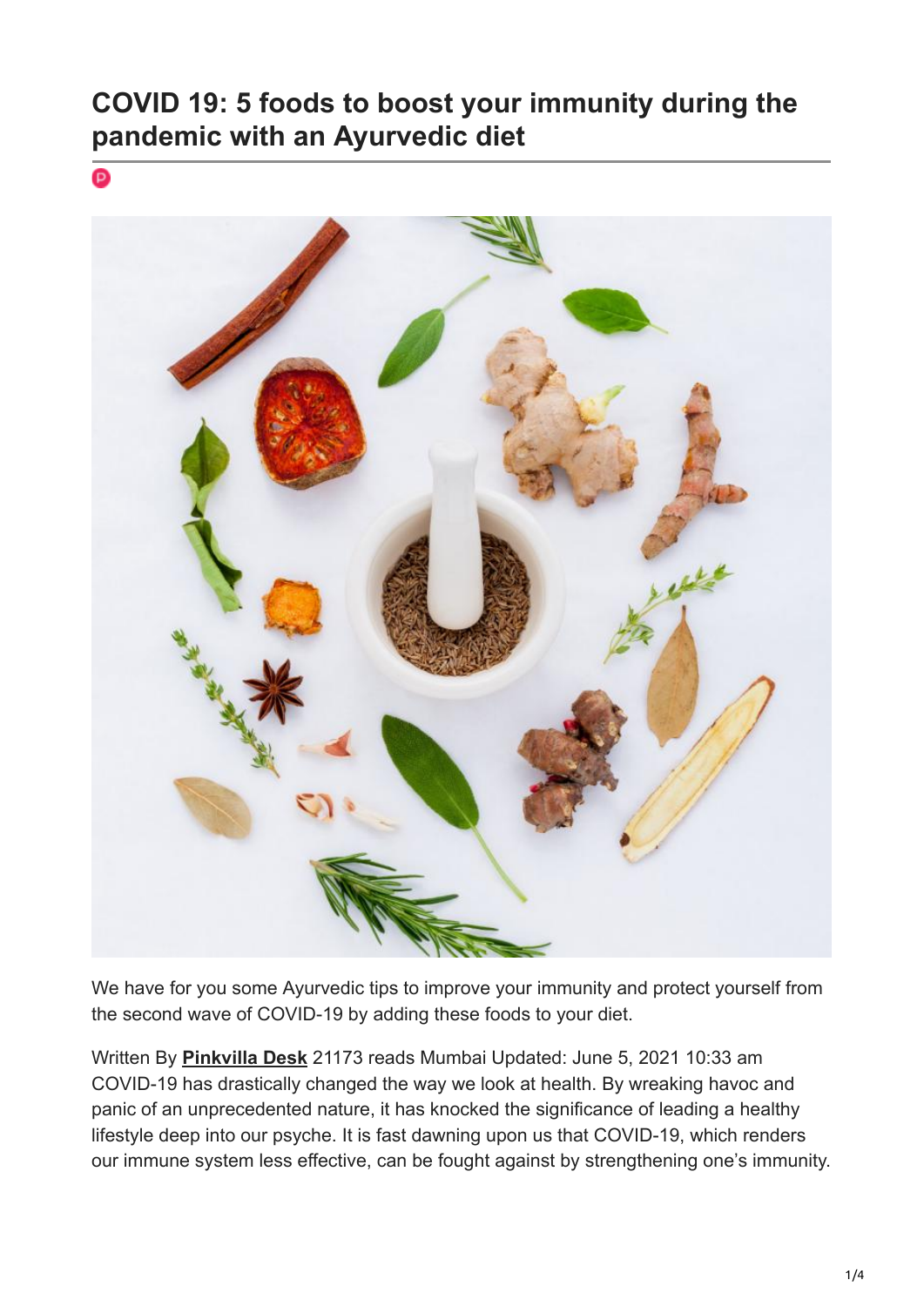Before moving forward let us understand what immunity actually is. Our immune system is the body's natural defence system against illness and infections. It works non-stop in saving our body from diseases. A healthy immune system helps us go about daily life as we come into contact with germs and bugs from pets, people and the environment. It helps prevent diseases that could otherwise enter the body very easily and could have an adverse effect.

Ayurvedic texts suggest that prevention is an equally important aspect of disease management as a cure and thus, strengthening the immune system is a natural way to help the body fight against the disease-causing pathogens. Therefore, Ayurveda promotes the use of Rasayana (rejuvenating herbs) to enhance ojas and vyadhikshamatva (immunity). Furthermore, in order to combat infections that may enter the body, it is important to follow a good diet, exercise and sleep routine. Doing that not only helps boost immunity but also keeps our mind and body balanced and healthy.

As per Ayurveda, the below-mentioned foods can help strengthen and improve your immune system from within:

## Amla (Indian Gooseberry)

It is considered to be a very rich source of vitamin C. In Ayurveda, amla forms an important part of numerous medicinal formulations. This green fruit contains ascorbic acid, as well as calcium, potassium, iron, and vitamin B-complex. Apart from all this, it is also rich in antioxidants, which aid in the battle against free radicals, helps keep hair colour dark, and acts as a bulwark against pathogens.



Khajoor (Dates)

Khajoor figures high and often in the list of Ayurvedic remedies. Not only does it taste great, but it also has many immunity-enhancing properties. It contains minerals like iron, magnesium, selenium, copper, zinc and vitamins A&B, and is often prescribed to people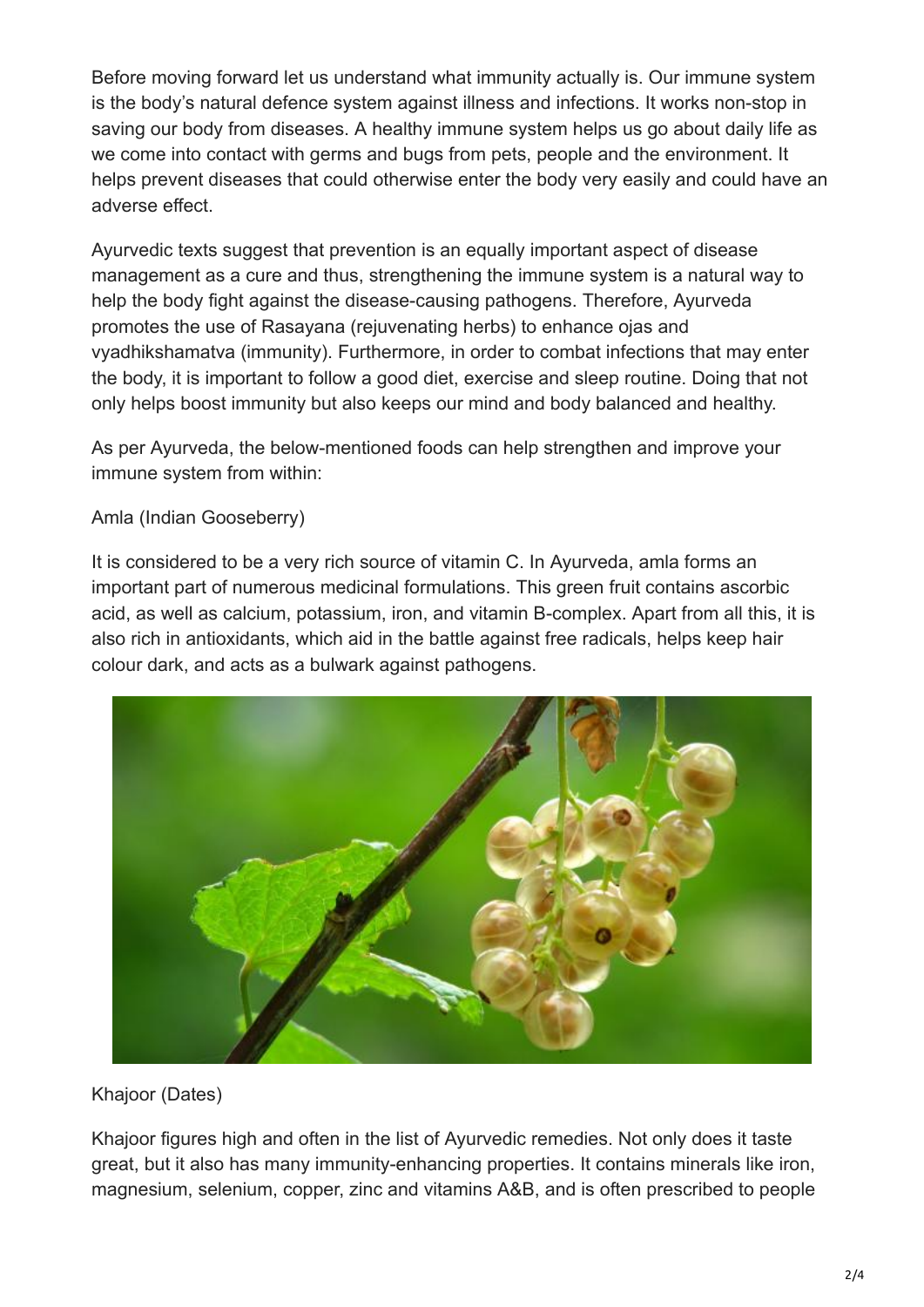suffering from anaemia due to its high iron content. Further, it can be easily incorporated into our diet as a snack.

## Moong Beans (Moong Dal)

Do you sometimes feel drowsy, sleepy, or have erratic bowel movements, or do you have a thick white film on the surface of your tongue? Moong daal is recommended by Ayurveda for such conditions due to its high fibre content as well as other basic vitamins, proteins, and minerals. A staple in Indian households, moong dal khichdi is the most convenient way of making the most of Moong Dal's nutritional benefit.

### Turmeric

As children, whenever we would fall ill or sustain some injury, our grandparents would tell us to drink turmeric milk, a common time-tested and trusted home remedy. Turmeric is recommended because of its powerful anti-inflammatory property, which helps fasten the healing process. Besides, it also helps prevent heart diseases and increases blood supply in the body.